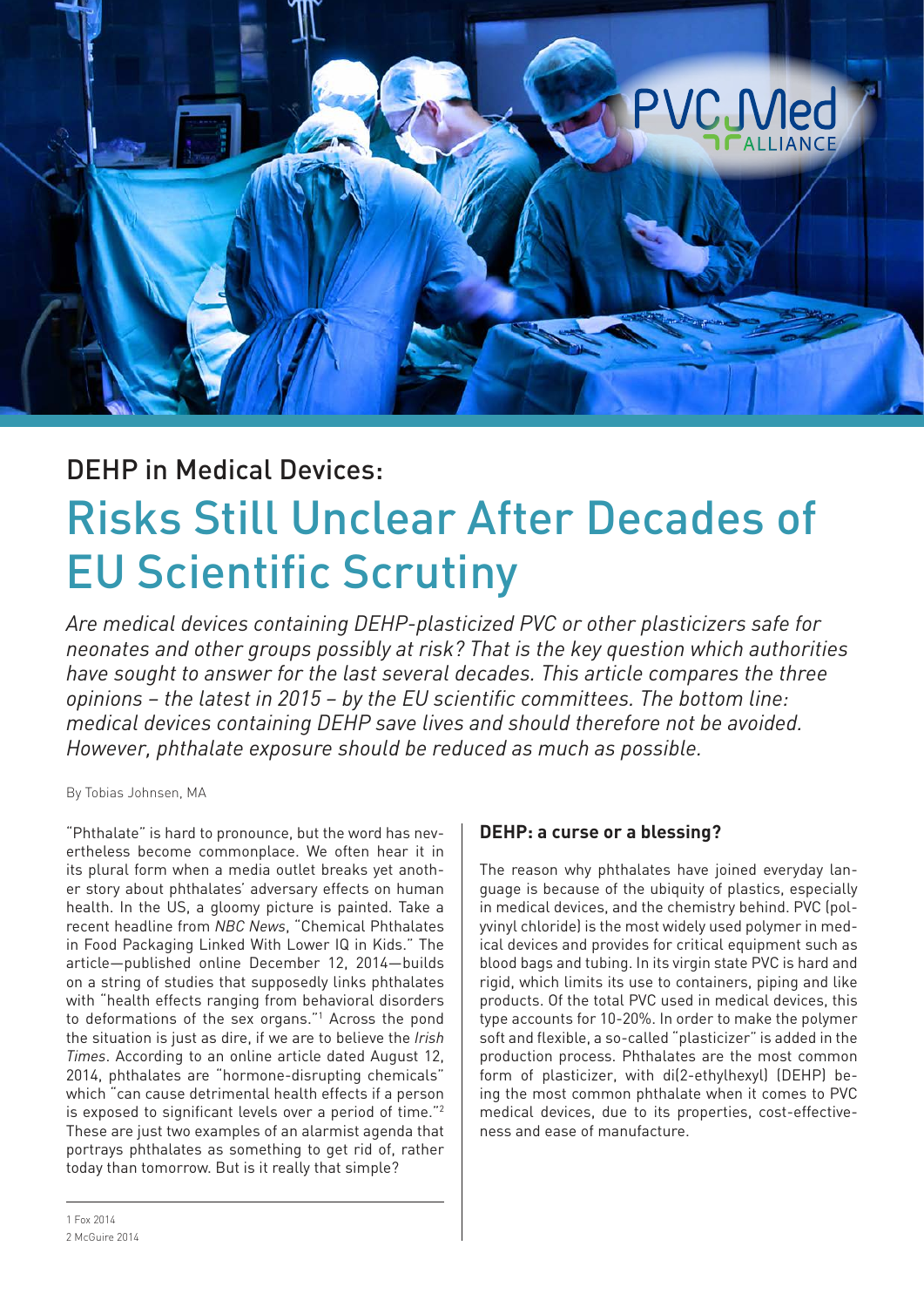

*PVC revolutionized healthcare when the material was introduced in the middle of the 20th century. Suddenly it was possible to produce safe single-use medical devices at a low cost. Today, PVC is the most used plastic material for disposable medical applications with a market share of about 40 %.*

Much media attention centers on DEHP because of concerns among scientists that the chemical might have adverse effects on human health. It is well-established in academia that the plasticizer leaches into the body from tubes, blood bags and other medical devices, and a number of animal studies show that DEHP can potentially cause cancers and harm reproduction, liver and kidneys. At the heart of the matter is whether DEHP puts the most vulnerable patients at risk: new-born babies, or neonates. Because of their low body weight, scientists worry that the same adverse effects seen in animals might be present for neonates, and those born premature in particular. In other words, there are worries that the same medical devices that save lives might be harmful in the long run.

# **The EU Scientific Committees**

For the same reason, the European Commission, by way of its Scientific Committees, has turned its attention to DEHP in medical devices and published so-called opinions on the matter in 2002, 2008 and 2014—the latter a preliminary update to the 2008 opinion that is currently under review. The first opinion was published by the Scientific Committee on Medicinal Products and Medical Devices, a now defunct body that operated from 1997 to 2004. The second and third opinions were the work of the Scientific Committee on Emerging and Newly-Identified Health Risks (SCENIHR), which was one of three Scientific Committees set up following Commission Decision 2008/721/EC1 (the other centering on Consumer Safety and Health and Environmental Risks respectively).

According to the Decision, the Committees must give "sound and timely scientific advice" to the Commission on matters relevant to "proposals, decisions and policy," based on "the principles of excellence, independence, impartiality [and] transparency."<sup>3</sup> The impact of the Scientific Committees is therefore significant, since their opinions form the knowledge base of the legislative process regarding public health, consumer safety and the environment in the European Union.

# **SCENIHR's mandate and composition**

SCENIHR's field of competence is broad, and covers, as the name hints at, emerging or newly-identified health and environmental risks as well as assessment of risks to consumer safety or public health and related issues not covered by the other EU risk assessment bodies. Examples of activities are antimicrobial resistance, fertility reduction, blood products and medical devices. Usually a request for a so-called opinion is filed with the Committee, which can call in help from a shared Pool of Scientific Advisors on Risk Assessment or external experts if need be. The body can also publish opinions and statements at its own initiative.

The members, fixed at 15, are appointed for a period of three years by the Commission on the basis of expertise and geographic and gender distribution. In March 2013, 11 men and 4 women were appointed. Except one Canadian, all members are Europeans and come from Bul-

<sup>3</sup> European Commission 2008, 21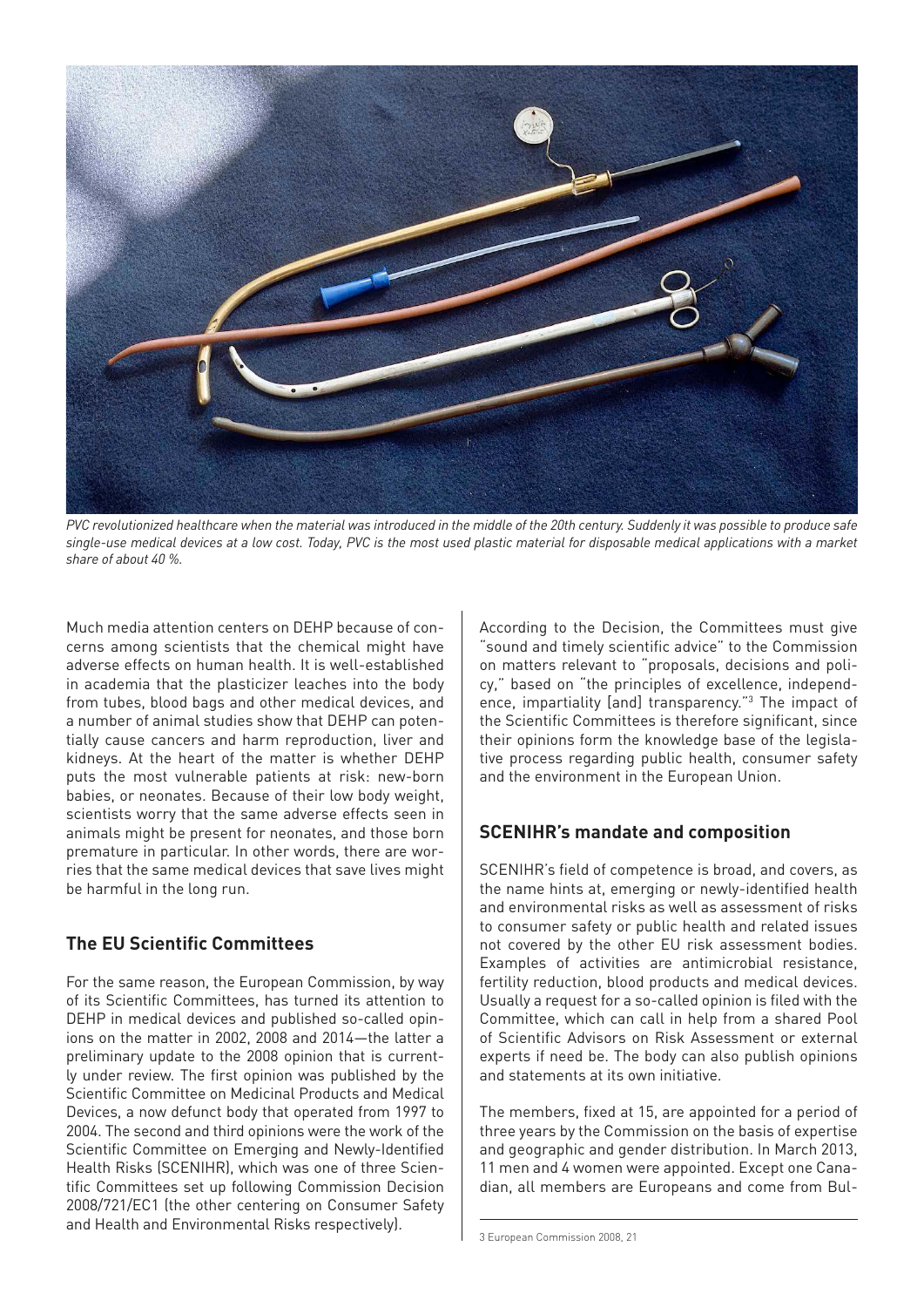garia, Netherlands, Belgium, Italy (2x), Spain, Austria, France, Germany, Greece and Slovenia.

The members share a background in European public research institutions, with 10 being employed at universities. As one would expect, all are doctors or professors, but the exact educational background is more diverse. The spectrum covers mechanics, clinical microbiology, allergic and immunologic diseases, public health, nanoscience, health care engineering, environmental engineering, occupational epidemiology, medical physics and toxicology—the latter being the most common field of competence with 5 members engaged here.

## **The 2002 opinion**

After reviewing the existing literature and data, the Scientific Committee on Medicinal Products and Medical Devices reached a pretty clear conclusion: "… there are no reports concerning any adverse effects in humans following exposure to DEHP-PVC, even in neonates or other groups of relatively high exposure."<sup>4</sup> Further, the Committee stressed that the benefits must be balanced with the risks and that DEHP-PVC had contributed tremendously to health care by making possible the production of life-saving medical devices. However, the Committee did not sanctify the phthalate—just because there was a lack of data did not mean that the adverse effects seen in animals could be ruled out. Therefore, the authors called for further research.

# **The 2008 opinion**

Six years later, a new opinion saw the light day. In "Opinion on the Safety of Medical Devices Containing DEHP – Plasticized PVC or other Plasticizers on Neonates and Other Groups Possibly at Risk," SCENIHR assessed new data on toxicity in animal and human studies. Another task was to evaluate alternative plasticizers for their availability, suitability and safety. The main conclusion here mainly followed the 2002 opinion: "So far, there is no conclusive evidence that DEHP exposure via medical treatments has harmful effects in humans."<sup>5</sup> Again, the importance of PVC-DEHP medical devices was stressed. Yet compared to the previous opinion, SCENIHR was more cautious in 2008: "… the new information indicates that there is still a reason for some concern for prematurely born male neonates,"<sup>6</sup> because of the high human exposure during medical procedures where the dose could be well above what caused reproductive toxicity in animal studies. Further studies were recommended to confirm or reject adverse effects of DEHP in humans.

In regards to alternative plasticizers, the authors advised a case-to-case approach. Some plasticizers could

6 Scientific Committee on Emerging and Newly Identified Health Risks 2008, 49

be suitable to replace DEHP, while others would not have the same functionality. Because of lack of data, a risk assessment of the alternatives could not be performed.

#### **The controversy**

Following the 2008 opinion, the issue of DEHP in medical devices did not disappear from the agenda of policy makers and other stakeholders. In May 2012, the EU funded Life+ project PVCfreeBloodBag issued a press release, which asserted that a new study showed that PVC-DE-HP bags "pose a significant risk to human health, due to both PVC and DEHP."<sup>7</sup> This controversial conclusion was reached by the Swedish consultant agency eco2win, which had undertaken a so-called life-cycle assessment of PVC-DEHP blood bags. For the PVC industry, this was breaking news to say the least, since no study yet had proved such a risk. In fact, eco2win's findings contradicted the two opinions by the EU Scientific Committees. Shortly after the press release, the European Council of Vinyl Manufacturers commissioned a review of the life-cycle assessment to be conducted by the University of Manchester. In July 2012, a scathing critique was published. Professor Adisa Azapagic, who had carried out the review, did not mince any words—she found the life-cycle assessment misleading, biased, and scientifically and methodologically invalid.

The review reached the European Commission, which prompted a request for an update to the 2008 opinion based on recent scientific developments and with a deadline set for March 2013. In particular, SCENIHR was requested to evaluate whether there was cause for concern to neonates and children in pediatric care, in regards to male fertility and tissue development. Also, the Committee should identify other risk groups. And lastly, the Committee should either identify possible alternatives to DEHP, or formulate research recommendations if that task proved impossible.

### **The 2014 update**

Despite being a year and a half late and significantly longer than the previous opinion, no clear answers are given in the report, put together by a working group consisting of three SCENIHR members, two Scientific Committee on Consumer Safety members as well as six external experts. In answering the first question regarding developmental and reproductive toxicity, the authors conclude that male neonates are still at high risk of DEHP exposure during medical procedures due to their low body weight. Especially neonates in intensive care units receive doses in the range that caused developmental and reproductive toxicity in animals. Accordingly, this poses "a cause of concern in pediatric care."<sup>8</sup> Further, blood transfusion for infants using plasticized PVC

<sup>4</sup> Scientific Committee on Medicinal Products and Medical Devices 2002, 26

<sup>5</sup> Scientific Committee on Emerging and Newly Identified Health Risks 2008, 49

<sup>7</sup> PVCfreeBloodBag 2012

<sup>8</sup> Scientific Committee on Emerging and Newly Identified Health Risks 2014, 82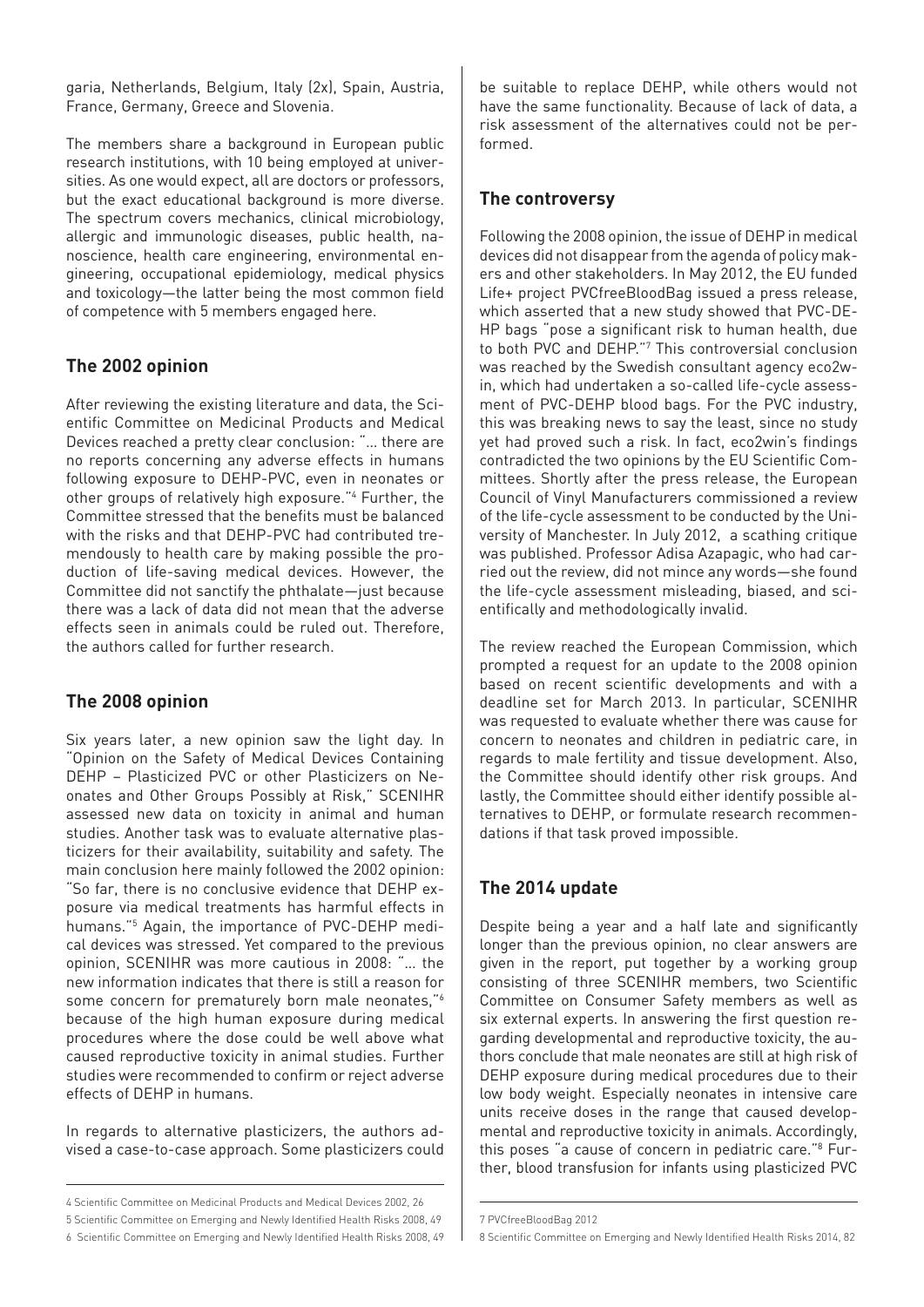medical devices "might represent a health concern."<sup>9</sup> However, since these conclusions are alone based on animal studies and one follow-up study of highly exposed neonates, and no large-scale or long-term human studies have been conducted, the authors consider the matter an "unresolved issue."

In identifying other groups at risks, the authors put emphasis on patients undergoing haemodialysis, because this treatment is often long-term. Logically, the cumulative exposure is highest for this group. Of the shortterm procedures, blood transfusions to trauma adult patients or cardiac and respiratory support to patients in intensive care units result in the highest acute exposure.

In terms of alternative plasticizers, the update largely follows the 2008 opinion. First, the authors find limited additional information on alternatives. Second, while some alternative plasticizers are evaluated for their toxicity and carcinogenic potential—a few of which are potentially more harmful than DEHP—there is scant human exposure data and information on leaching. For other plasticizers, data on the toxicological profile is insufficient. Therefore a risk assessment of the alternatives is not possible, which hinders a clear answer to whether DEHP can be substituted. The report ends with a call for further research.

# **An inconclusive conclusion**

Thus, the 2014 update in its current form is rather inconclusive and poses more questions than answers. Simply put, those who hoped for clarity regarding PVC-DEHP in medical devices will be disappointed after reading the opinion. On the other hand, there is some basis for calming the waters when it comes to the concerns over the link between DEHP and adverse effects on human health, such as testosterone production, breast tumors, childhood growth, obesity, insulin resistance and type 2-diabetes. In the author's review of the epidemiological and clinical studies of the asserted links, there are either "considerable variation," "inconsistency in the results," "weak association," "no association," "inconclusive evidence" or "no evidence."<sup>10</sup> Lastly, SCENIHR again emphasizes the importance of taking a cautious approach when dealing with medical devices that on a daily basis are critical for survival of newborns, children and adults. In other words, risk and benefit should be considered with great care when assessing alternatives to DEHP.

As such, the body was not asked to confirm or reject the claim that led to the controversy in 2012: does PVC and DEHP pose a risk to human health? Therefore, one does not find a direct answer to that question in the update. But based on the preliminary version of the opinion, eco2win's statement is not underpinned by SCENIHR's findings.

9 SCENIHR 2014, 82

10 SCENIHR 2014, 79-80



The soft PVC tubing to the right ensures comfort and safety for patients and good working conditions for healthcare professionals. Fortunately, the metal *catheter to the left, which most of all resembles a torture instrument, belongs in a museum.*